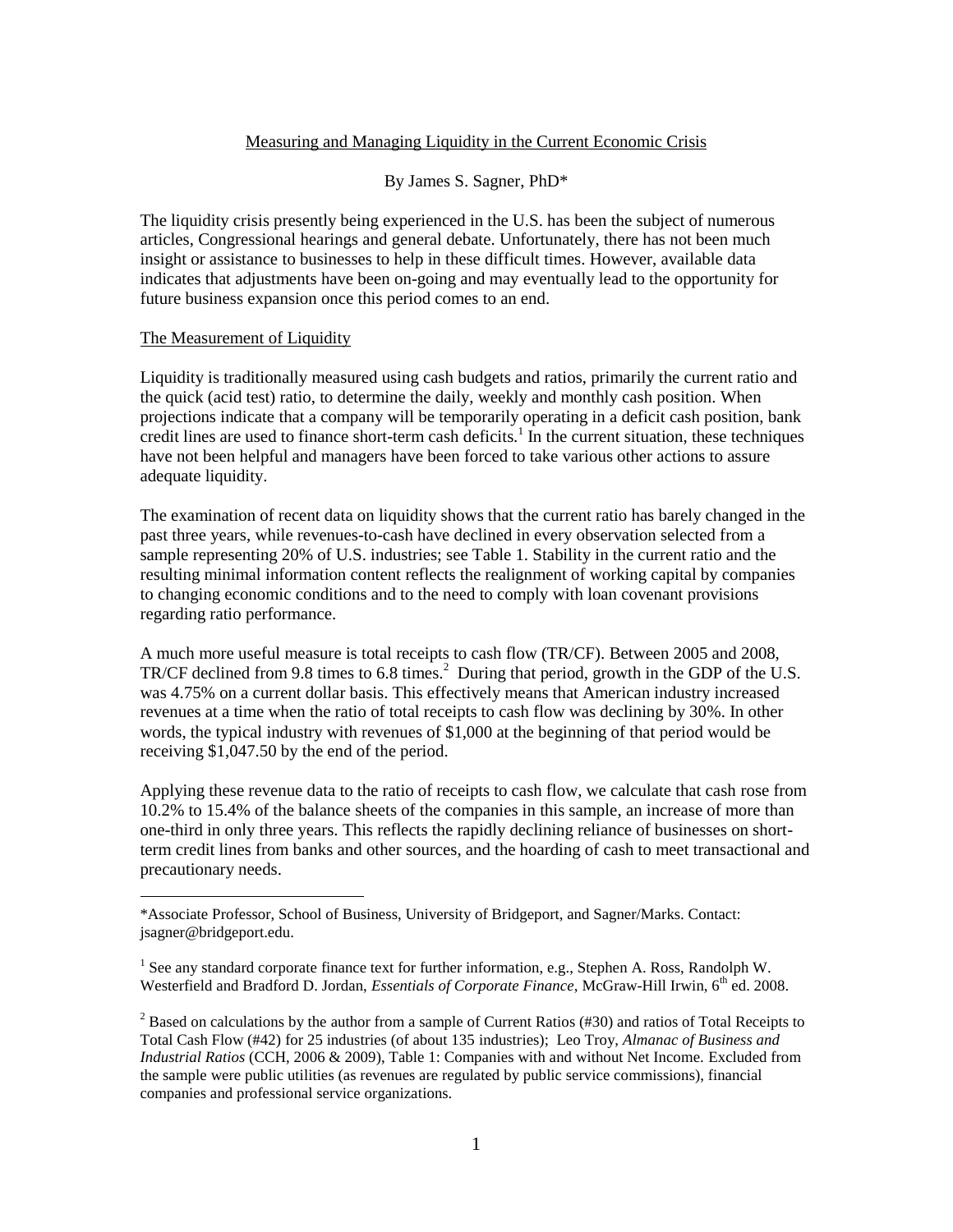## The Management of Liquidity

There are several important observations that result from these data.

- 1. **Adjustment by American Businesses**. Companies have adjusted remarkably well to the contraction of credit and liquidity and to weakened economic conditions. Certainly there have been companies that failed to adequately cope with these unprecedented conditions (at least since the Great Depression), and the result has been bankruptcy. Leading examples include Linens 'n Things (small appliances), Circuit City (electronics), Fortunoff (jewelry and home furnishings), and Bennigan's (restaurants). However, many businesses have taken the necessary steps to survive, such as terminating marginal employees, negotiating with vendors and landlords, and working harder and smarter. See Table 2 for a listing of specific actions.
- 2. **Need for New Liquidity Measurements**. The traditional tools for measuring liquidity are not helpful in the current situation. The underlying assumptions in using these techniques are predictable revenues and costs, and available credit at a fair price to worthy borrowers. As businesspeople know only too well, in recent times revenues have not been predictable and credit remains tight. Instead, liquidity needs must be calculated from longer-term results, by industry, using data from Troy on total receipts to cash flow. Banks are take noting of this situation, and future loan covenants may stress TR/CF over the less useful standard liquidity ratios as protection against providing credit in deteriorating business conditions.
- 3. **Liquidity is more than Cash**. Cash is only a portion of the liquidity requirements of any business. The typical U.S. company may carry about 10% of its balance sheet as cash in normal times, assuming an additional 5% of liquidity will be from bank credit lines. In times of economic distress, cash holdings must rise to about 15% of the balance sheet. Inevitably, higher cash holdings results in lessened expenditures for current assets and capital project investments, and will stifle growth and profitability. However, the priority must be survival rather than long-term strategic concerns.

There are many actions that businesses should be taking to assure survival and eventual growth. Measuring and understanding liquidity requirements are essential components of any company's financial plan.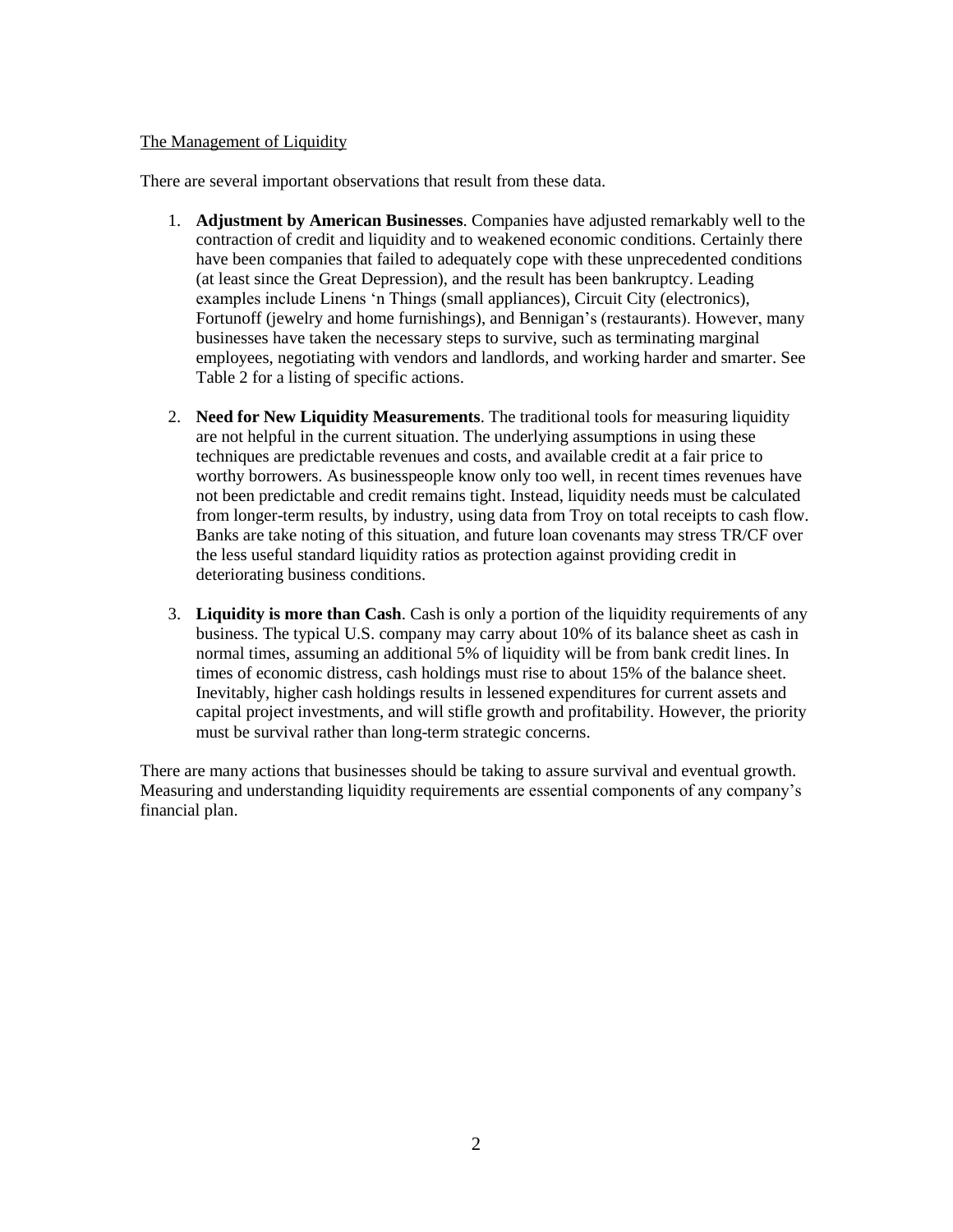|                                |                     | Change in | Change in<br>Total |
|--------------------------------|---------------------|-----------|--------------------|
|                                | <b>NAICS</b>        | Current   | Receipts           |
| Industry Groups <sup>b</sup>   | Series <sup>c</sup> | Ratio     | to Cashflow        |
| Agriculture                    | 11                  | 0.17      | $-0.23$            |
| Mining                         | 21                  | $-0.25$   | $-0.40$            |
| Construction                   | 23                  | 0.08      | $-0.29$            |
| Manufacturing                  | 31-33               | 0.01      | $-0.41$            |
| Wholesaling                    | 42                  | 0.00      | $-0.29$            |
| Retailing                      | 44-45               | $-0.03$   | $-0.15$            |
| Transportation & Warehousing   | 48-49               | 0.13      | $-0.20$            |
| Information                    | 51                  | $-0.02$   | $-0.38$            |
| Other                          | 62 & 72             | 0.11      | $-0.12$            |
|                                |                     |           |                    |
|                                |                     |           |                    |
| Unweighted Change <sup>d</sup> |                     | 0.02      | $-0.30$            |

# Table 1: Changes in Liquidity Ratios in U.S. Industry Groups  $(2006 - 2009)^{a}$

<sup>a</sup>The period representing the top of the economic cycle to the present time.

<sup>b</sup> Contact the author for data on specific industries.

<sup>c</sup> For a complete listing of all North American Industry Classification System (NAICS) codes, see [www.naics.com.](http://www.naics.com/)

 $d$  Calculated based on the individual changes in 25 industries.

Source: See footnote 2.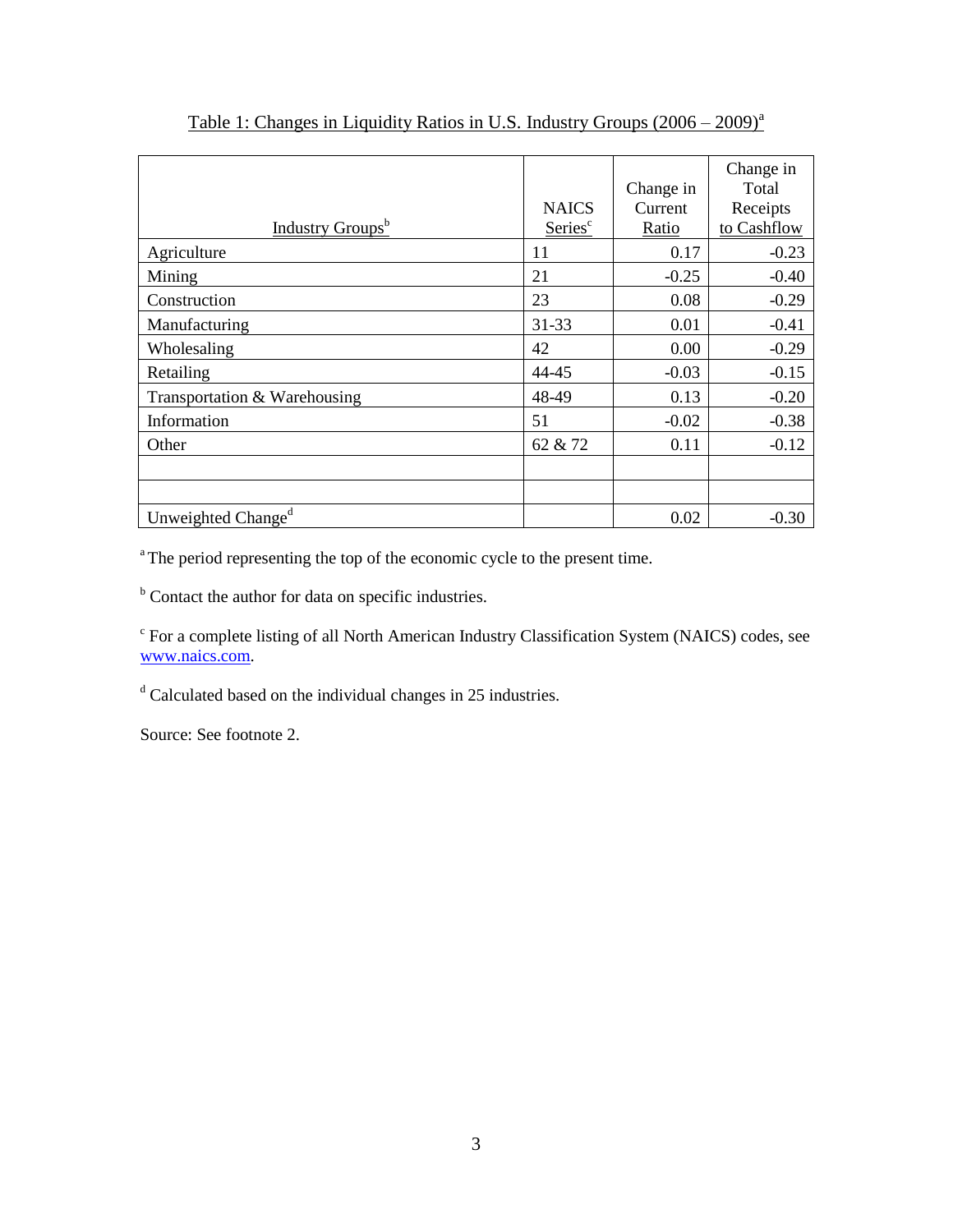### Table 2: Ten Recommended Actions by Businesses in a Liquidity Crisis

- 1. Examine your capital structure, particularly debt obligations. Your lenders must be informed as early as possible of any possibility of problems, particularly late payments of principal and interest, possible violations of loan covenants, or general liquidity problems. The earlier such conversations occur, the more likely it is that modifications can be made that will be acceptable to each party.
- 2. Defer any non-essential expenditures, such as capital expenditures, software upgrades, travel and entertainment where business could be conducted by telephone or the Internet, and education and training. While these activities are important to the long-term business development of your company, you must focus on short-term survival.
- 3. Are there any divisions or business units of your company that have consistently underperformed the others? This may be the time to terminate or sell these units and concentrate on your core competencies.
- 4. The opportunities for better management of working capital typically reside in aggressive inventory management. Our work with hundreds of companies over the past twenty-five years shows a reluctance of production managers to write down or scrap stale or spoiled raw materials or finished goods, or to halt work-in-process. A solution to such resistance may be to engage an independent engineer to objectively evaluate all inventory.
- 5. Consider asset-based lending to supplement your usual bank credit. Although typically more costly than credit lines or other lending arrangements, your survival may depend on liquidity even at a somewhat higher price.
- 6. Review your banking relationships and determine whether all of your accounts are required for transactional activity or to support credit facilities. Our work typically reveals that about one-third of all accounts are inactive and could be closed or consolidated. Remember, banks charge maintenance fees, and accounts that are usually idle are much more likely to experience fraud than are your active accounts.
- 7. Although popular and largely successful until the current recession, JIT (just-in-time) inventory programs could destroy your company if your vendors experience their own liquidity problems and cannot make delivery. Unless you are absolutely convinced that your vendors are solvent, consider locating alternative supply sources and maintaining higher levels of inventory at your facilities.
- 8. Reconsider financial products that seemed appropriate in normal economic times but may no longer be cost justified. Some examples: you would have to maintain an average \$100,000 in a sweep account just to cover the costs of the sweep! Instead, leave any balances for an earnings credit rate (ECR) allowance. Do you use all of the treasury information system modules that you are paying for? Begin by examining your monthly account analyses or other invoices that you receive from your financial institutions.
- 9. Although you've probably terminated some employees, never allow the jobs of handling cash and accounting (including accounts receivable and payable) to be merged. Bank products that help are lockbox (for collections) and comprehensive payables (for disbursements). Be certain that electronic payment mechanisms have two levels of